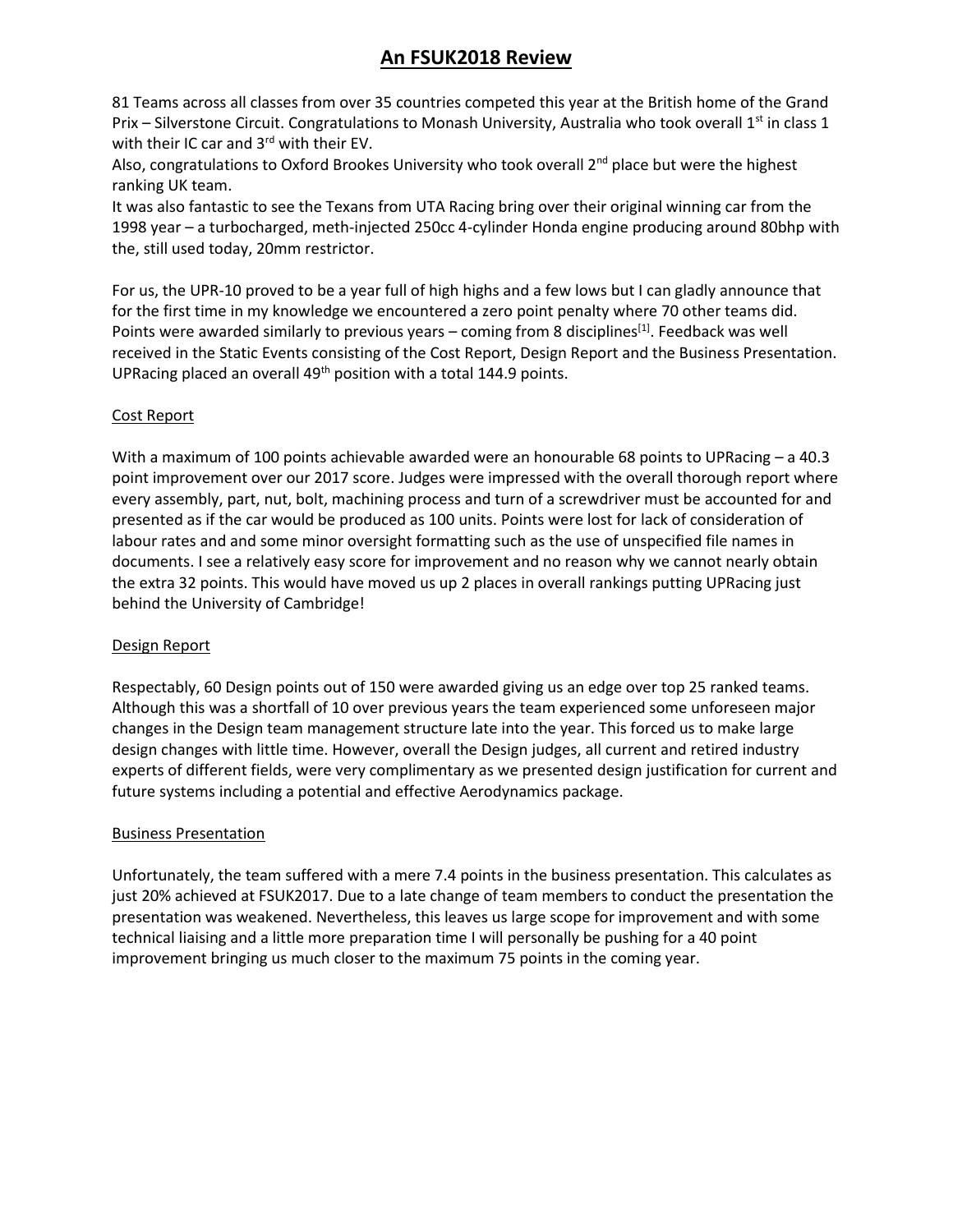#### Dynamic Events Overview

The 4 dynamic events scoreable include;

- Acceleration
- Skid Pad
- Sprint
- Endurance

Points are also available for Fuel Efficiency across the Endurance event where you must complete at least 11 out of 22 laps, complete the halfway driver change within 5 minutes and get back onto the track to qualify for.

Large setbacks in noise and brake scrutineering meant we didn't make the cut off times for Acceleration or Skid events, sacrificing all points for those.

Our first dynamic event, the Sprint, bought us in 4.5 points with all drivers successfully completing their runs.

After experiencing some drive-chain stretch and ultimately tension issues from the hard accelerating in the Sprints, the team spent a long night repairing and preparing the car for the final Endurance. As the old Head of Manufacture and Maintenance I am ecstatic to say he UPR10 performed brilliantly as it was pushed hard through its paces by Ben Spurge – our semi-professional racing driver. Unfortunately, an oversight in Cooling Fan specification meant the electrical fuse blew on lap 5 causing water temperatures to rocket to over 125°C and steam to appear via the cars water catch can and consequently a Marshalls flag to end our event.

After an hour of cooling system and electrical checks back in the Paddock the car was given the all clear with no long term damage however our single attempt of the Endurance had been used and thus forfeiting up to 17 lap points plus Fuel Efficiency scores.

[1] FSUK2018 Results - [www.imeche.org/docs/default-source/1-oscar/formula-student/2018/2018](http://www.imeche.org/docs/default-source/1-oscar/formula-student/2018/2018-results/fs_uk_2018---overall.pdf?sfvrsn=2) [results/fs\\_uk\\_2018---overall.pdf?sfvrsn=2](http://www.imeche.org/docs/default-source/1-oscar/formula-student/2018/2018-results/fs_uk_2018---overall.pdf?sfvrsn=2)

## **Forecast**

As with any product testing is paramount. The UPR11 aims to be a highly reliable car instantly making it competitive in a Formula series where it really is anyone's to take. Comments from sponsors and alumni stated that the chassis was one of the straightest ever which we can thank the use of advanced manufacturing methods such as Laser Notching for. This gives us a great base to work from meaning minimal chassis design changes required and more efforts concentrated on weaker but critical systems such as drivetrain to improve slackening and stretching of chain drive, cooling system specification and importantly electronics.

With chassis partners suspension systems. Geometry proved to be effective with the addition of a more simple adjustment procedure to be implemented alongside the potential use of more composite materials and other manufacturing methods.